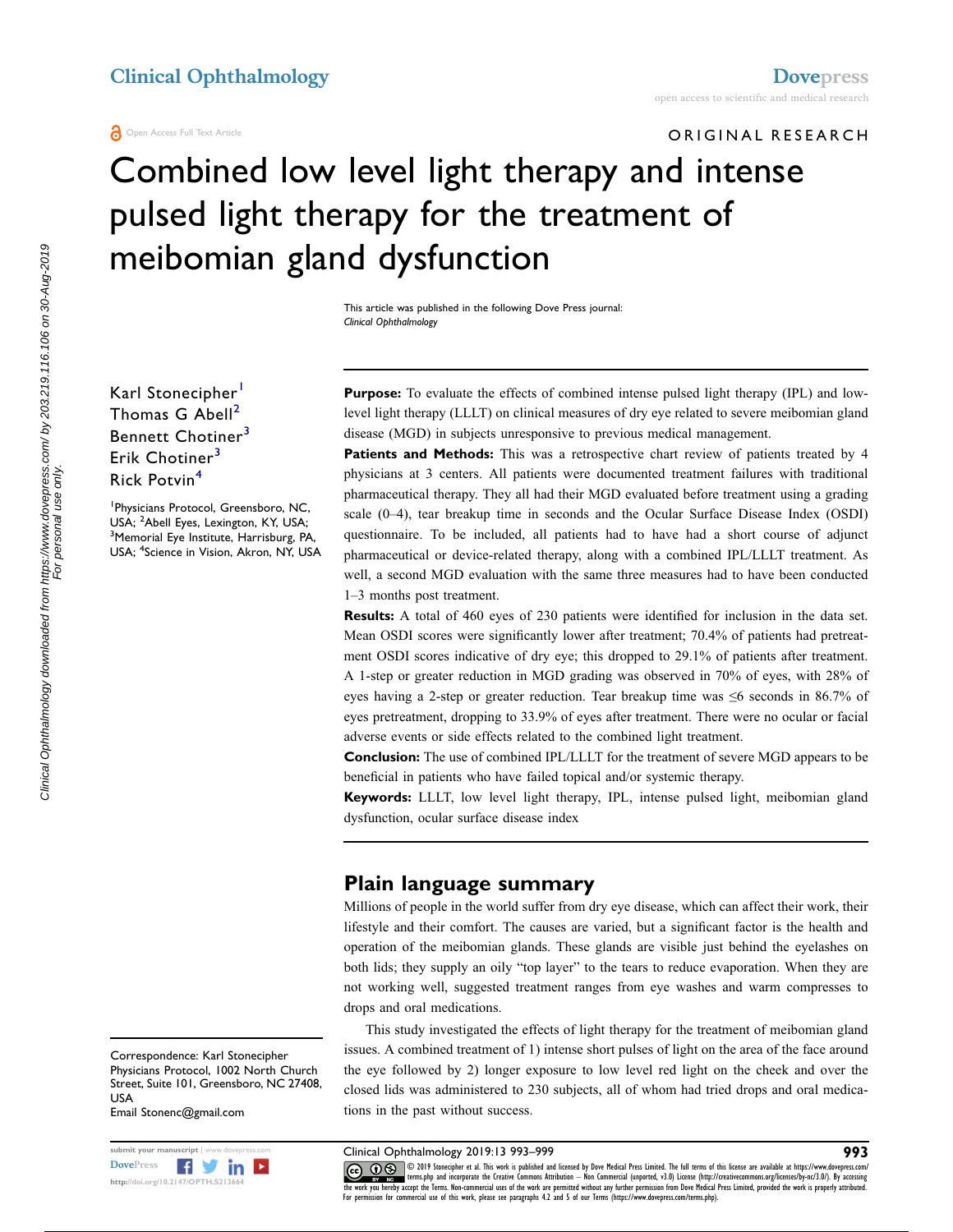Significant improvements in meibomian gland function were observed after only a single treatment. Objective and subjective measures of dry eye in subjects were also significantly reduced. There were no reported side effects on the eyes or the face. It appears that this combined light therapy may be of value in treating dry eye related to meibomian gland issues.

## Introduction

Dry eye disease (DED) is a symptomatic condition characterized by tear film instability that results in inflammation and damage to the ocular surface; it is a global problem affecting hundreds of millions of people.<sup>[1](#page-6-0)</sup> It is a multifactorial disease with numerous potential initiating (and contributing) factors that result in what is often characterized as a "vicious circle" that perpetuates the DED state.<sup>[1](#page-6-0)[,2](#page-6-1)</sup> Evaporative dry eye (EDE) is one of two major subtypes of dry eye, the other being aqueous deficiency dry eye; these subtypes are not mutually exclusive. In evaporative dry eye tear film evaporation increases tear osmolarity, which is a hallmark contributing factor to the inflammatory cascade associated with  $DED.^{2,3}$  $DED.^{2,3}$  $DED.^{2,3}$  $DED.^{2,3}$ 

<span id="page-1-3"></span><span id="page-1-2"></span><span id="page-1-1"></span><span id="page-1-0"></span>As early as 1993, an association between increased tear evaporation and meibomian gland dysfunction (MGD) was observed.[4](#page-6-3) More recently, MGD has been recognized as a consistent risk factor for  $DED<sup>1</sup>$  $DED<sup>1</sup>$  $DED<sup>1</sup>$ . The international Dry Eye Workshop (DEWS) II report states "Indeed, MGD, a contributor to EDE, is considered the leading cause of dry eye in clinic and population based studies".<sup>[5](#page-6-4)</sup> This may be a function of gland dropout with age or chronic damage, or may be related to poor quality meibum, the oily substance forming the anterior lipid layer of the tear film.<sup>[6](#page-6-5)</sup> In most cases, the typical presentation is an obstruction at the opening of the meibomian gland duct, due either to keratinized cells or meibum with excessively high viscosity. Historically, treatment of MGD has ranged from warm compresses and lid scrubs to topical or systemic pharmaceutical therapy, though in recent years several new devices/procedures have been designed to promote improved outflow of meibum.

<span id="page-1-4"></span>Intense pulsed light (IPL) therapy is one such procedure. It was developed based on the observation that IPL therapy for the treatment of acne rosacea appeared to lessen the severity of MGD and DED in some patients. Patients with MGD were subsequently treated using a variety of IPL protocols. A retrospective review of data from 78 patients showed that 90% had improved tear breakup time (TBUT), improved subjective lid margin appearance and better subjective meibum quality and patient satisfaction (immediately post<span id="page-1-6"></span><span id="page-1-5"></span>treatment).<sup>7</sup> Subsequent prospective trials appear to corroborate these early findings, showing improvement in dry eye symptoms and/or meibomian gland function with IPL alone or IPL in conjunction with meibomian gland expression. $8-11$  $8-11$  The procedure has been reported to be effective up to 6 months post treatment.<sup>[12](#page-6-9)</sup>

<span id="page-1-7"></span>A different kind of photobiomodulation has also been developed for dermatological and other medical uses – low level light therapy (LLLT). Athermal, atraumatic cellular photoactivation can be achieved using light emitting diodes (LEDs) of specific wavelengths. Photon interference, characteristic with LED use, results in both increased photon intensity and penetration below the skin. The photoactivation achieved is reported to result in repair to damaged or compromised cells and improved cellular function in normal cells.<sup>[13](#page-6-10)</sup> Early research in adapting this technology to MGD has demonstrated significant improve-ment in tear breakup time after treatment.<sup>[14](#page-6-11)</sup>

<span id="page-1-9"></span><span id="page-1-8"></span>A relatively new device is now CE-Marked for the treatment of MGD, which allows for the application of both the IPL and LLLT therapies described above; this is referred to in this manuscript as combined light therapy. The device is known as Eye-light<sup>®</sup> outside the USA. An equivalent unit approved for dermatological use in the USA is the Epi-C PLUS (both Espansione Marketing S.p.A., Bologna, Italy). Proprietary diagnostic equipment is used to measure the patient's level of MGD, while the user can enter the patient's Fitzpatrick skin scale. Internal software then adjusts energy levels for optimum effect. The use of gel, common with some IPL delivery systems, is not required as a patented cooling system of forced air maintains the temperature of the crystal at a non-traumatic level for the patient's skin type. In a two-step procedure, IPL is first applied to the lower periorbital area followed by LLLT over both the closed lids (upper and lower) and periorbital area; this sequence is designed to both stimulate function of the meibomian glands and to soften the meibum.

The current study was a retrospective chart review conducted to evaluate the effects of this combined light therapy (IPL and LLLT) on the function of the meibomian glands, evaluated through a subjective questionnaire, tear film breakup time and MGD severity grade as determined using a subjective scale.

#### Patients and methods

This retrospective chart review was approved by an institutional review board (Salus IRB, Austin, TX), which also granted a waiver of informed consent for use of patients'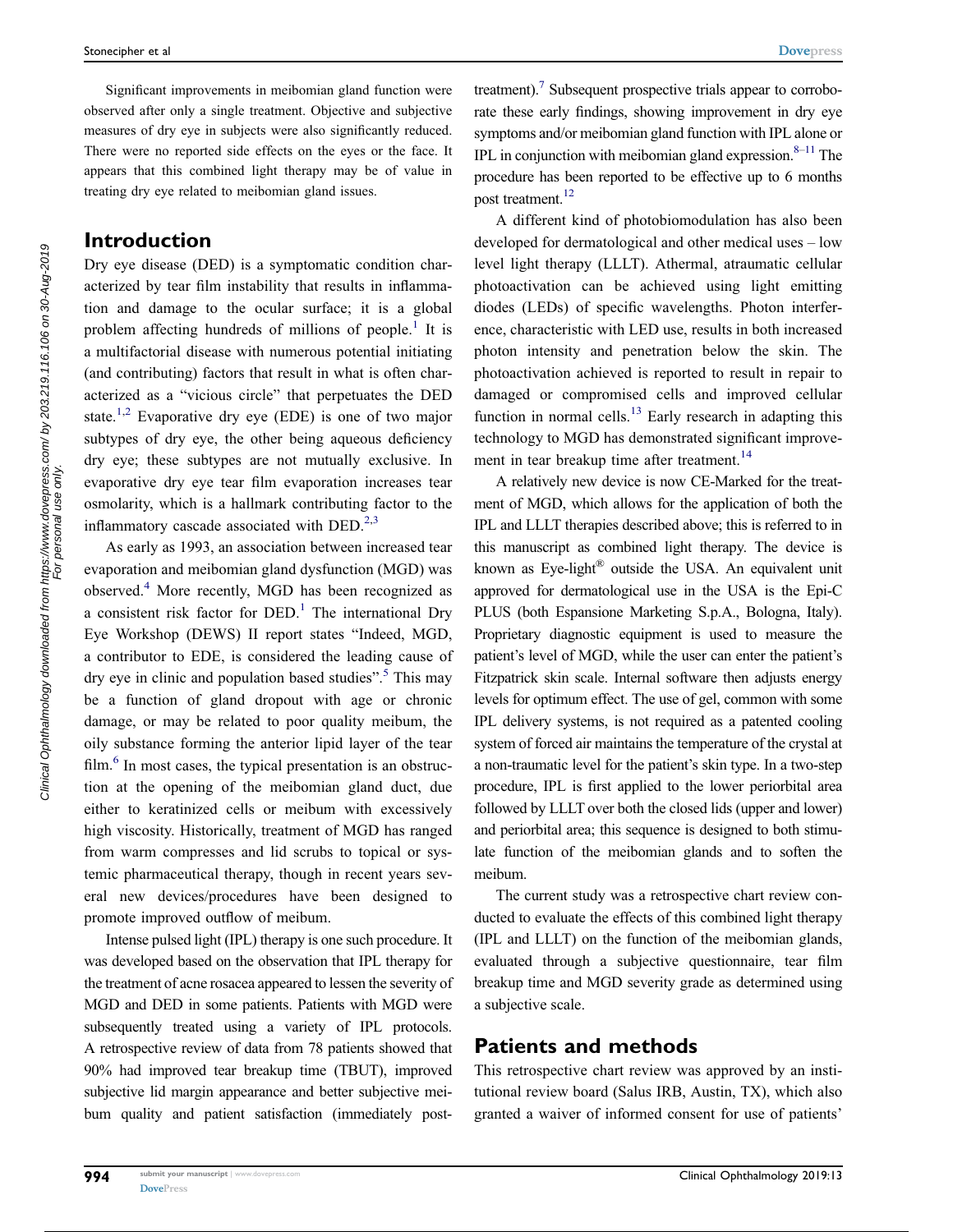de-identified clinical data. The chart review included data from four physicians at three clinical sites. Sites treated patients for MGD with combined light therapy using the EPI-C Plus device. This involved using the IPL function of the device at a lower power than is typical for dermatological applications (10–16 joules/cm<sup>2</sup> vs 30–46 joules/cm<sup>2</sup> for dermatological use) and included subsequent LLLT. During the application of IPL patients' eyes were covered with a protective device, as recommended in the manufacturer's user manual.

Treatment for all patients consisted of two parts, IPL followed by LLLT. Patients were placed in either a prone or supine position. During the application of IPL patients' eyes were covered with a protective device, as recommended in the manufacturer's user manual. Five IPL pulses were delivered using the  $12 \text{ cm}^2$  delivery system. Three were placed along the inferior orbital rim with the device in the vertical position abutting the protective eyewear, ensuring placement to the inferior edge of the lid margin while protecting the globe. A fourth was delivered vertically behind the lateral canthus while the last one was delivered with the device horizontal along the inferior orbital rim. This sequence takes less than 5 mins for both eyes. The IPL device was then switched out for the LLLT mask, which the patient wore for 15 mins. No protective eyewear is indicated during this treatment; the mask treats only the periorbital area and the patient is instructed to keep their eyes closed, to ensure application of the LLLT fully to the upper and lower lids.

<span id="page-2-0"></span>Clinical evaluations of MGD were made using several standard measures. The Ocular Surface Disease Index (OSDI) questionnaire score is a recognized standard for evaluating patient symptoms of dry eye.<sup>15</sup> Additional evaluations included an MGD grading scale based on the quality and quantity of meibum that could be expressed and the TBUT (in seconds) measured subjectively at the slit-lamp. Endpoints were the changes in OSDI, MGD grade and TBUT from pretreatment to one to three months post treatment. In addition, all sites monitored treated patients for any treatment-related side effects.

[Figure 1](#page-3-0) shows the MGD grading scale that was used, with whole steps from 0 to 3; while not shown, grading in half steps was permitted. Grade 0 is normal meibum easily expressed. Grade 1 is meibum easily expressed, but with a more turbid oil. Grade 2 includes the presence of more turbid oil and a more viscous appearance, while Grade 3 is the expression of "ropy" meibum. A Grade of 4 corresponded to no expression from the glands despite multiple attempts.

The physicians involved had treated appropriate subjects who had MGD where prior pharmaceutical or device-related therapies had failed. Patients with allergies to any of the proposed treatments, or who were diagnosed with conditions which would preclude their exposure to intense pulsed light therapy or low-level light therapy were not treated. This included patients with darkly pigmented skin, as an increased risk of side effects from the application of IPL to this skin type has been noted.<sup>16</sup> Patients treated with additional dry eye therapies were excluded from the data collection, as were pregnant or lactating females and any patient participating in any clinical study at the time of their treatment.

<span id="page-2-1"></span>Patients were considered for inclusion in the dataset if they had either an Ocular Surface Disease Index (OSDI) score of 33 or higher, a TBUT of 6 seconds or less or an MGD subjective grade higher than 2 (ie 2.5 to 4). In addition, they had to have completed the OSDI questionnaire and had their MGD grade and TBUT subjectively determined before treatment. For consistency with the approach in one practice, patients were included only if they had been placed on a twoweek regimen of a topical gatifloxacin and prednisolone antibiotic/steroid combination three times per day in both eyes, along with oral Doxycycline – one 100 mg tablet twice per day. This was an adjunct to the combined light therapy, but all treated patients had been previously demonstrated to be treatment failures with pharmaceutical or device therapy on single or multiple prior occasions. Finally, included patients must have had a clinic visit from one to three months after treatment, and this visit had to include an OSDI questionnaire, MGD grading and TBUT measurement.

Clinical data were tabulated in an Excel spreadsheet and then imported into an MS Access database for data checking, collation and preliminary analysis (both Microsoft Corp., Redmond, WA). Statistical analyses were performed using the Statistica data analysis software system, version 12 (TIBCO Software Inc., Palo Alto, CA, USA). Comparisons of continuous variables before and after treatment were made using a repeated measures analysis of variance (ANOVA), while categorical results were compared using the Chi-squared test or Wilcoxon signranked test. Statistical significance was set at  $p=0.05$ .

#### Results

Clinical records for a total of 230 treated patients were available for analysis. The average age was 65.5  $\pm 12.0$  years with a range of 28 to 95. The majority of patients were female (175/230, 76%). [Table 1](#page-3-1) contains the summary data for treatment effectiveness. MGD grades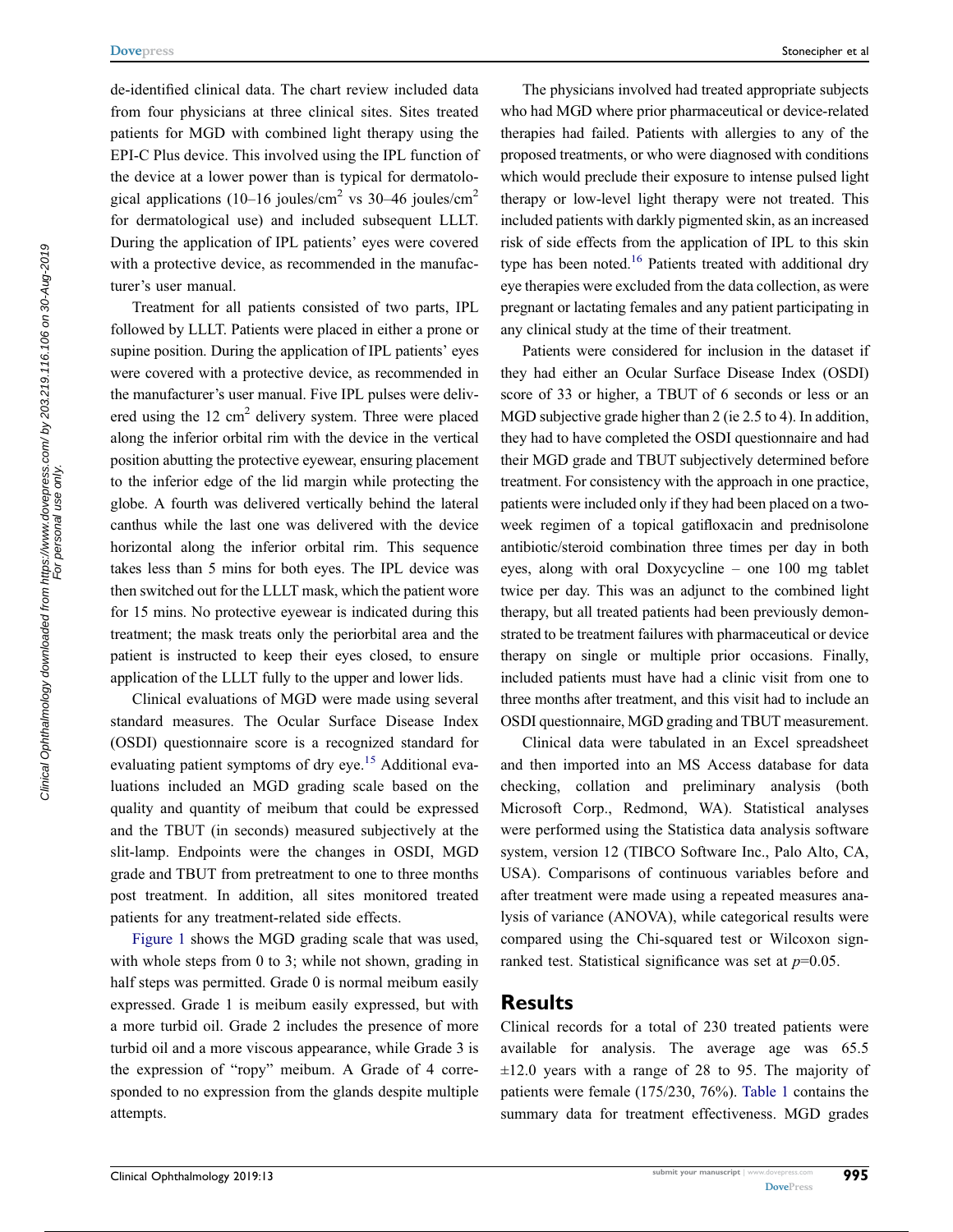<span id="page-3-0"></span>

Figure 1 The MGD subjective grading scale.

Notes: Grade 0 is normal meibum easily expressed. Grade 1 is meibum easily expressed, but with with a more turbid oil. Grade 2 includes the presence of more turbid oil and a more viscous appearance. Grade 3 is the expression of "ropy" meibum. Grade 4 is no expression from the glands despite multiple attempts. Abbreviation: MGD, meibomian gland disease.

<span id="page-3-1"></span>Table 1 Summary statistics

| Measure                  | n          | Pre treatment             | Post treatment            |
|--------------------------|------------|---------------------------|---------------------------|
| OSDI Score<br>MGD Grade* | 230<br>460 | $42.2 \pm 18.8$ (6 to 93) | $24.2 \pm 15.9$ (0 to 75) |
| 0                        |            |                           | 6                         |
|                          |            |                           | 34                        |
|                          |            |                           | 181                       |
| ٦                        |            | 175                       | 179                       |
|                          |            | 276                       | 60                        |
| TBUT (seconds)           | 460        | $4.4 \pm 2.1$ (0 to 14)   | 8.0±3.0 (1 to 17)         |

Notes: \*Intermediate scores were rounded up to the nearest full grade. Abbreviations: OSDI, Ocular Surface Disease Index; TBUT, tear breakup time; MGD, Meibomian Gland Dysfunction.

were rounded up to the nearest whole grade in this table, though half-steps were used in the analysis. Most patients (86%) had only a single combined light therapy treatment.

[Figure 2](#page-4-0) shows the distribution of OSDI scores before and after treatment. Scores were significantly lower after treatment (Wilcoxon matched pairs test,  $p<0.001$ ). Using a cutoff score of ≥33 to indicate severe dry eye, 70.4% of patients (162 of 230) pretreatment and only 29.1% of subjects (67/230) post treatment would have been classified as having severe dry eye. This difference was statistically significant (Chi-squared test,  $p<0.001$ ). Overall, 71.7% of subjects (165/230) had a decrease in their OSDI score of 10 or more points. The change in OSDI scores was not significantly different between females and males (Mann-Whitney U-test,  $p=0.28$ ). There was also no correlation between the change in OSDI score and age  $(r^2=0.01)$ . The change in OSDI score was similar between the three clinical sites (Kruskal-Wallis test,  $p=0.35$ ).

The MGD grade was also significantly lower after treatment (Wilcoxon matched pairs test,  $p<0.001$ ). No eyes had an MGD grade of 2 or lower before treatment; after treatment, 39.3% of eyes (181/460) had an MGD grade of 2 or lower. This was a statistically significant difference (Chisquared test,  $p<0.001$ ). An MGD grade reduction of 1 or more was observed in 69.6% of eyes (320/460) while 28.0% of eyes (129/460) had a grade reduction of 2 or more. The change in MGD grade was not different between the sexes (Mann-Whitney U-test,  $p=0.43$ ).

[Figure 3](#page-4-1) shows the distribution of TBUT before and after treatment. The mean breakup time nearly doubled after treatment; this change was statistically significant  $(4.4–8.0$  seconds, ANOVA,  $p<0.01$ ). Pretreatment, 86.7% of eyes (399/460) had a TBUT  $\leq$ 6 seconds, suggestive of dry eye. Post treatment, this dropped to 33.9% (156/460). This change was statistically significant (Chi-squared test,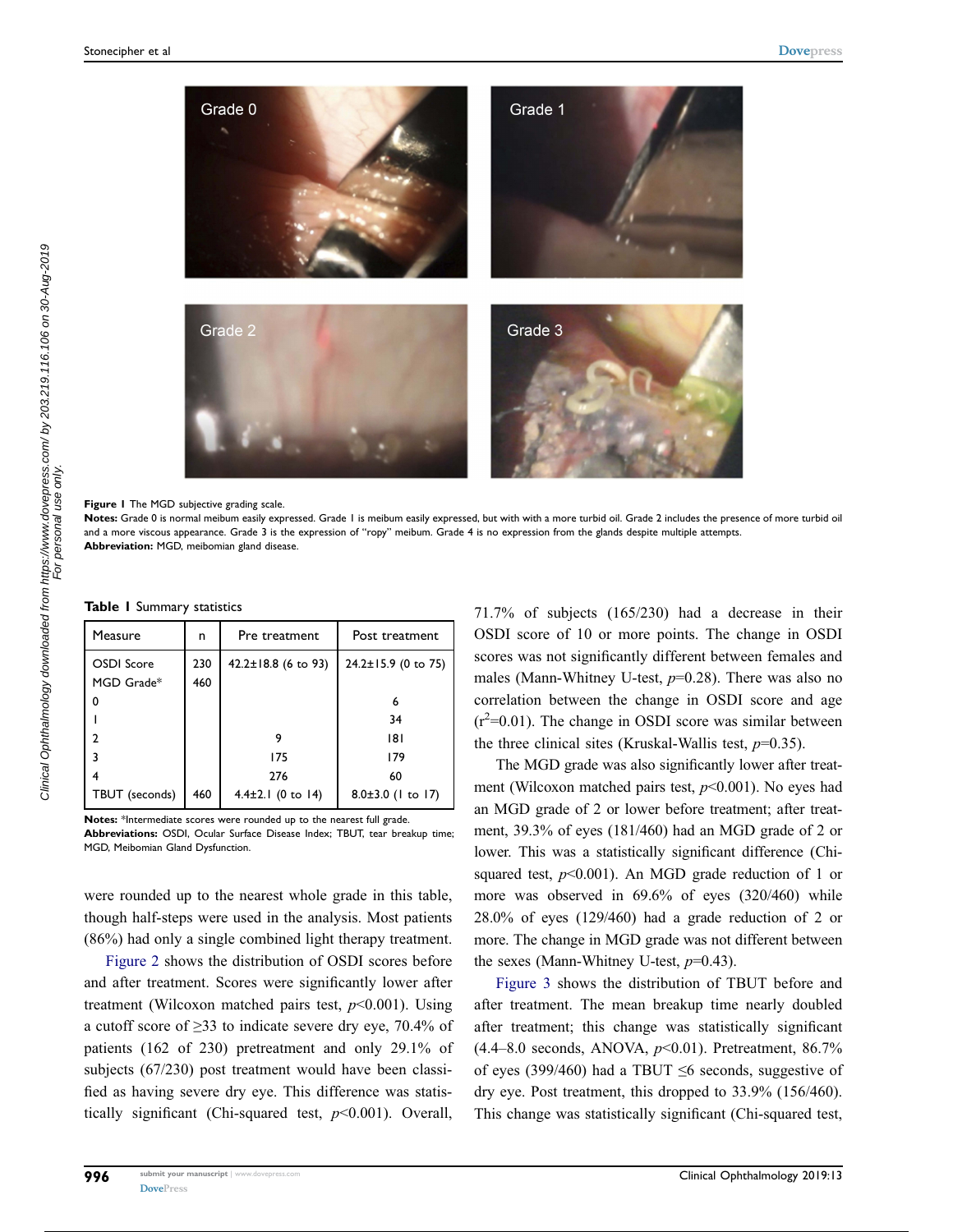<span id="page-4-0"></span>

<span id="page-4-1"></span>Figure 2 The distribution of ocular surface disease index scores before and after treatment.



Figure 3 The distribution of tear breakup time before and after treatment.

 $p$ <0.001). TBUT increased by 3 seconds or more in 60% of eyes (277/460). The change in TBUT was significantly different between the sexes (3.4±3.2 seconds for females, 4.1 $\pm$ 2.8 seconds for males, ANOVA,  $p$ =0.02); this difference was not considered clinically significant. There was no association between the change in TBUT and age  $(r^2=0.01)$ .

In the 460 eyes treated here, there were no reported facial or ocular side effects or adverse events reported by any of the physicians.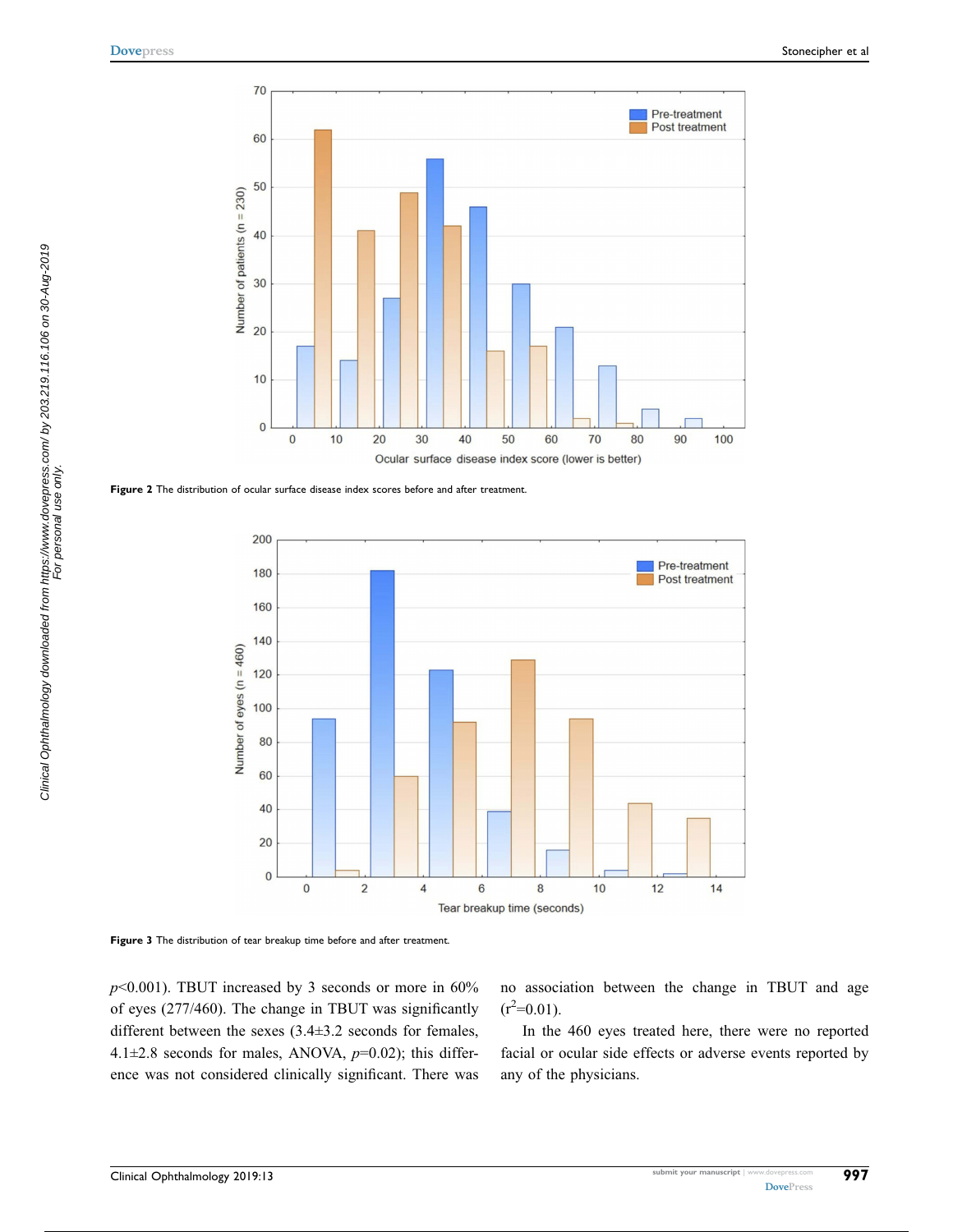# **Discussion**

To our knowledge, this is the first published study to investigate the effects of a combined IPL and LLLT therapy for the treatment of MGD. The current study demonstrated significant improvement in the severity of MGD in most patients when the combined IPL/LLLT therapy was applied in a single treatment. The essentially thermalbased effects of IPL treatment are presumably augmented by the additional photobiomodulation effects of the LLLT treatment on the lids and periorbital area. The application of LLLT to the upper lids, an area not typically treated with IPL therapy alone, may be an additional contributing factor to the improvement in MGD observed.

<span id="page-5-0"></span>Comparisons with other studies are difficult because of differences in the methodologies used to measure changes to subjective and objective signs and symptoms. In addition, treatment protocols vary widely. However, the improvements reported here are similar to those reported with IPL in previous studies. The average TBUT at 1–3 months posttreatment was slightly higher than was reported by Arita et al in a study examining IPL only with meibomian gland expression at 24 and 32 weeks after treatment.<sup>10</sup> Improvements in OSDI and TBUT appear consistent with those achieved by Albietz et  $al<sup>15</sup>$  $al<sup>15</sup>$  $al<sup>15</sup>$  and somewhat better than those reported by Gupta et al.<sup>[17](#page-6-15)</sup> This is despite the fact that most patients had only a single treatment, where the number of treatments for IPL-only therapy in the studies above was often 3 to 5. Unlike the treatments in these other studies, the current treatment eliminated the need for a gel interface; this is a possible advantage for both patients and physicians.

<span id="page-5-3"></span><span id="page-5-2"></span><span id="page-5-1"></span>The presumed mechanism of action of IPL is essentially thermal. Research has demonstrated the absorption of light energy by hemoglobin, creating heat that can destroy small telangiectatic blood vessels;<sup>[18](#page-6-16)</sup> this may reduce the influx of inflammatory mediators to the eyelid and meibomian glands. Other reported effects include: a) raising the temperature of the blood in larger vessels of the lid, which may be sufficient to heat the meibum in clogged glands up to its phase-transition temperature, allowing it to flow more freely, b) eradication of Demodex folliculum mites on the lids, with a corresponding drop in the microbial load (and potential clogging debris) at the meibomian gland orifices and c) inhibiting the secretion of pro-inflammatory cytokines and promoting secretion of anti-inflammatory cytokines near the lids and meibomian glands.<sup>[19](#page-6-17)</sup> In contrast, LLLT is believe to be athermal, with photoactivation the pre-sumed mechanism.<sup>[13](#page-6-10)</sup>

There are limitations to the current study. The diagnostic evaluation tool recommended for use with the combined light therapy device was not available, which meant that subjective measurements for MGD grading were required. This also meant that the therapy could not be optimized on an individual eye basis; consequently, results here may be somewhat conservative. Use of a prophylactic pharmaceutical regimen before combined treatment may also have introduced a confounding factor, though all presenting subjects had failed to improve with similar treatments in the past. In addition, there was no means to separate the individual effects of the combined therapy. Future studies are planned that will address these concerns. For instance, a future randomized prospective study comparing the application of IPL only and sham LLLT to the combined IPL/LLLT therapy is under consideration, with no concurrent pharmaceutical use; post treatment evaluations will be performed by individuals masked to the treatment plan. While not studied here, it is also likely that treatment with combined light therapy would be effective in a wider range of eyes than just those with severe or unresponsive MGD; a study including subjects with different levels of MGD would be helpful in to demonstrate this.

# Conclusion

Combined IPL and LLLT therapies in a single treatment produced significant improvements in tear breakup time and MGD grading scores, with an associated improvement in the patient's subjective OSDI score, one to three months after treatment.

# Acknowledgments

Physicians Protocol (KS) provided funding to Science in Vision to assist with data analysis and preparation of this manuscript.

# **Disclosure**

Dr Karl Stonecipher is a consultant to Espansione Marketing S.p.A., Alcon, Allergan, and Bausch Health. He reports grants and personal fees from Allergan, Alcon, Espansione, and Bausch, during the conduct of the study. He also received grants and personal fees from Allergan, Alcon, Bausch, and Espansione, outside the submitted work. Dr Rick Potvin reports personal fees from Physicians Protocol, during the conduct of the study. The authors report no other conflicts of interest in this work.